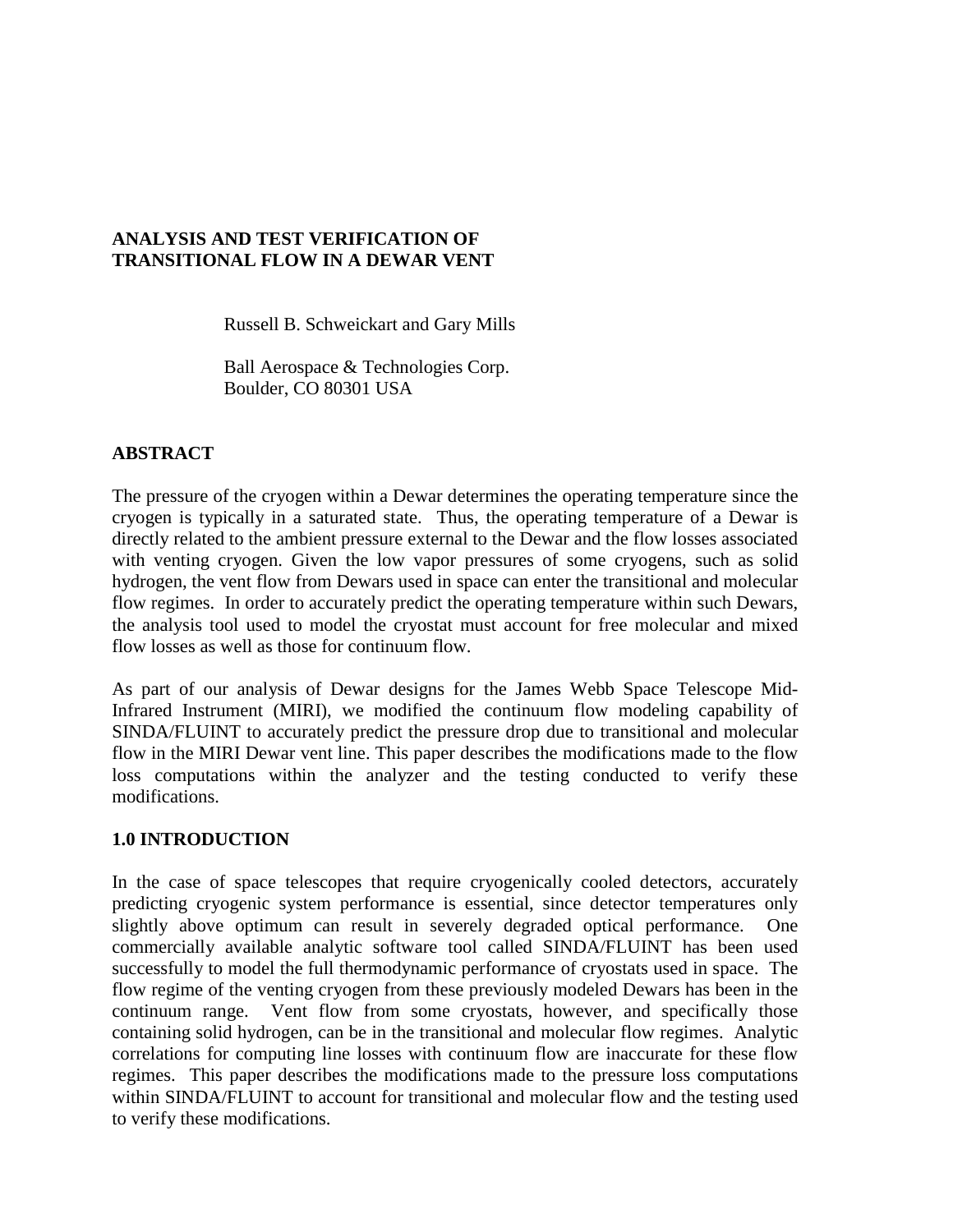#### **2.0 VENT FLOW FROM SPACE DEWARS**

One technique for cooling detectors is to thermally couple the detector to the cryogen tank in a Dewar. The cryogen in this tank is maintained in a saturated state. The desired operating temperature is chosen to achieve optimum performance of the detector array. This temperature determines the cryogen to be used based on the range of associated saturation temperatures. For the case of the Near Infrared Camera and Multi-Object Spectrograph (NICMOS) that is currently on board the Hubble Space Telescope, solid nitrogen was used to maintain the detectors near 58 K[1]. Other space telescopes, including the Spitzer Space Telescope, the Cosmic Background Explorer (COBE) and the Infrared Astronomical Satellite (IRAS), have used liquid helium to achieve temperatures as low as 1.2 K[2,3,4].

#### 2.1 Fixing the Cryogen Temperature

The temperature of the cryogen within its saturation range is determined by the pressure within the cryogen tank. This pressure is in turn determined by the line losses in the cryogen vapor venting to space with the absolute pressure near zero at the vent line port. Line losses are decreases in pressure due to friction and changes in flow momentum from valves, fittings, changes in line diameter and tube bends. In the case of space Dewars, the thermal analyst must also consider the losses associated with choking in the vent port. Line losses due to friction are proportional to the mass flow rate and line length and, with continuum flow, inversely proportional to the line diameter to the fourth power as shown in the Darcy equation.

$$
\Delta p = \frac{f\rho LV^2}{2D} = \frac{128\mu L\dot{m}}{\pi D^4} \tag{1}
$$

for laminar flow in a circular tube, where ∆p is the pressure drop through the tube,

*f* is the friction factor = Re  $\frac{64}{2}$  for laminar flow,  $Re =$  $\mu$  $VD$  is the Reynolds number, V is the fluid velocity, D is the diameter of the vent line, µ is the dynamic viscosity of the fluid, ρ is the fluid density, L is the length of the tube, and  $\dot{m}$  is the fluid mass flow rate.

The vent mass flow rate is dictated by the boil-off rate of the cryogen as a result of heat dissipation from the detector(s) and the parasitic heat leak into the cryogen tank through the Dewar insulation. Thus, with some knowledge about the heat load into the cryogen and thermodynamic properties of the cryogen, the operating temperature of the cryostat can be fixed by properly designing the vent line length and diameter.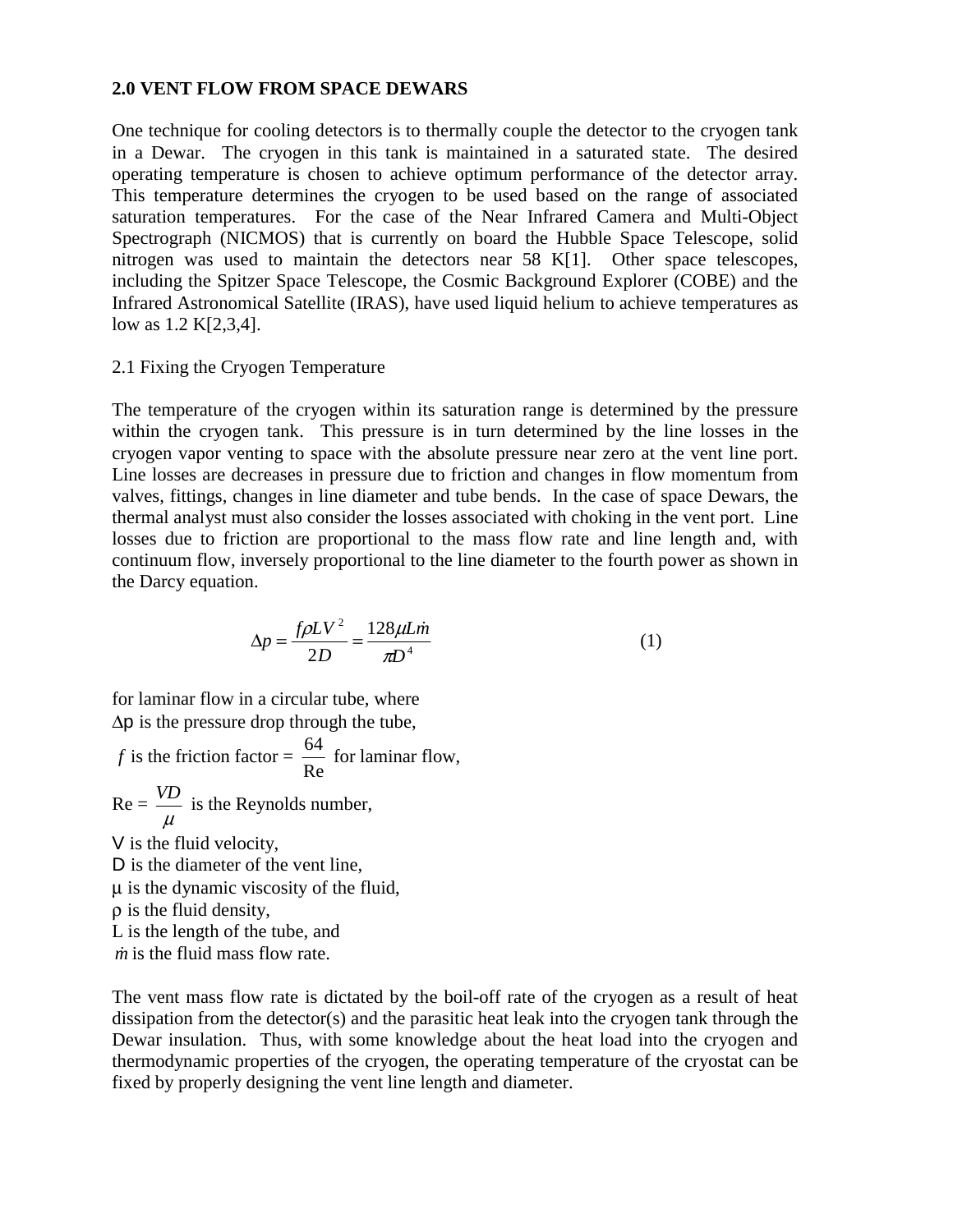### 2.2 Successes in Vent Line Design and Analysis

For NICMOS, a capillary tube 0.17 cm in internal diameter with a 1.65 m length was designed and tested to control the solid nitrogen cryogen to 57.5 K[1]. For SIRTF, where the thrust due to venting helium had to be minimized, opposing vent nozzles were used. The majority of the vent flow losses were in the nozzles[4], and the super-fluid helium bath temperature has been successfully controlled to a range of 1.20 to 1.25 K, depending on internal detector heat dissipation[5]. The vent nozzle design was based on analytic results from a SINDA/FLUINT model, and helium flow tests through the nozzle with room temperature helium gas proved the analysis correct to within the margin of error of the test results. In addition, flight performance has proven the accuracy of the analysis when extrapolated to flight temperatures.

# 2.3 Space Dewar Venting Flow Regimes

The flow rates from Dewars used to cool detectors for space telescopes are small. In the case of NICMOS in a relatively warm near-Earth orbit, the mass flow rate was nominally 2.4 g/hr. For Spitzer, which is in a heliocentric drift-away orbit with an outer shell temperature of 35 K, the flow rate is 24 g/day. This corresponds to a Reynold's number of 15 for a 0.2 cm vent nozzle. Yet even at this flow rate, interactions between molecules of helium are sufficient to be considered continuum flow. The flow regime can be determined with the Knudsen number defined as,

$$
Kn = \frac{v}{D} \cdot \left(\frac{\pi}{2RT}\right)^{1/2} \tag{2}
$$

where,

*v* is the kinematic viscosity of the cryogen, R is the specific gas constant for helium, and T is the cryogen temperature.

Barron[6] defines the flow regimes with,

| $Kn < 0.01$ ,          | continuum flow,                |     |
|------------------------|--------------------------------|-----|
| $0.01 <$ Kn $< 0.30$ , | mixed, or transition flow, and | (3) |
| $0.30 <$ Kn            | molecular flow.                |     |

When a solid hydrogen Dewar was considered for cooling of the mid-infrared detector on the James Webb Space Telescope, Equations 2 and 3 were used to determine the flow regime. In this case, the temperature requirement for the cryogen tank of the Dewar was 6.65 K. At this temperature, the vapor pressure of saturated hydrogen is 0.72 Pa. With an expected cryogen tank heat load of 64 mW, the hydrogen mass flow rate would be 0.145 mg/sec. In order to achieve such a low pressure drop in the vent line, the vent tube would need to have a large diameter. Assuming a 3.8 cm diameter vent line and a 40 K vent port, these conditions would correspond to  $Kn = 4.3$ , or well into the molecular flow regime. Thus, flow losses associated with transitional and molecular flow needed to be taken into account.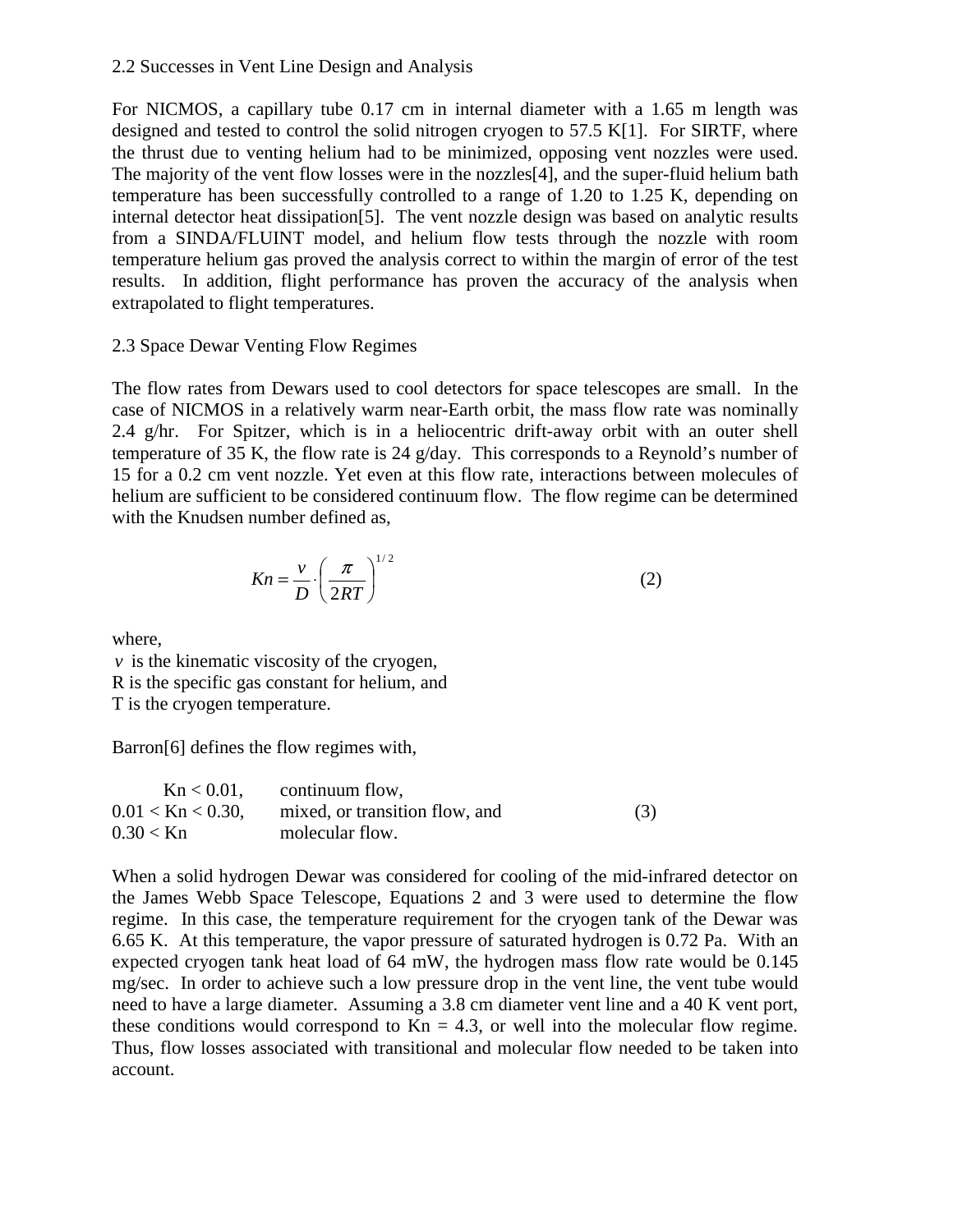## **3.0 TRANSITIONAL AND MOLECULAR FLOW**

When the mean free path of the venting molecules approaches the diameter of the vent line, then collisions with the tube wall become more frequent than collisions with other molecules. In this regime, molecules have a finite velocity at the tube walls and thus molecular flow is often referred to as "slip" flow. For mixed, or transition flow, the mass flow rate in a circular tube is[7],

$$
\dot{m} = \left(\frac{\pi D^4 \overline{p} \Delta p}{128 \mu LRT}\right) \left[1 + \frac{8\mu}{\overline{p}D} \left(\frac{\pi RT}{2}\right)^{1/2}\right]
$$
(4)

As the density of the cryogen decreases further, the flow becomes fully molecular, and the mass flow can be expressed as[8],

$$
\dot{m} = \left(\frac{\pi}{18RT}\right)^{1/2} \frac{D^3 \Delta p}{L} \tag{5}
$$

where,

 $\bar{p}$  is the average pressure in the tube, and

∆*p* is the pressure difference at either end of the tube.

As one can see, the pressure drop for molecular flow is inversely proportional to the cube of the line diameter, as opposed to the fourth power for continuum flow. Thus, flow loss predictions with SINDA/FLUINT, which accounted only for continuum flow at the time, would have been inaccurate. SINDA/FLUINT, however, allows for manipulation of the flow loss calculations along with the compilation of user provided code, so Equations 4 and 5 were incorporated in the simulation of the MIRI vent line.

The magnitude of the losses in the MIRI vent line were to be so small that even small errors could result in large discrepancies in helium bath temperatures, thus a test to verify the modified predictions was deemed necessary.

# **4.0 FLOW TEST CONFIGURATION AND PROCEDURE**

Vent line flow testing involved connecting a gaseous source through a representative vent line into a vacuum chamber with a large high-vacuum pumping capacity. Since hydrogen is a flammable gas, the test to verify molecular flow vent line predictions was conducted with room temperature helium. Four vent line configurations were tested: 1) a 3.48 cm (1.37 in) inside diameter (ID) by 0.61 m (24 in) long smooth-walled tube, 2) a 4.75 cm  $(1.87 \text{ in})$  ID by 0.61 m long smooth-walled tube, 3) a 3.5 cm  $(1.38 \text{ in})$  ID (this ID represents the smallest internal diameter of the corrugated tube) by 0.56 m (22 in) flexible corrugated tube, and 4) the flexible corrugated tube with a 5.1 cm (2 in) angle valve[9] with fittings. The various configurations are described in Figure 1 with pictures of the first and fourth configurations in Figures 2 and 3 respectively.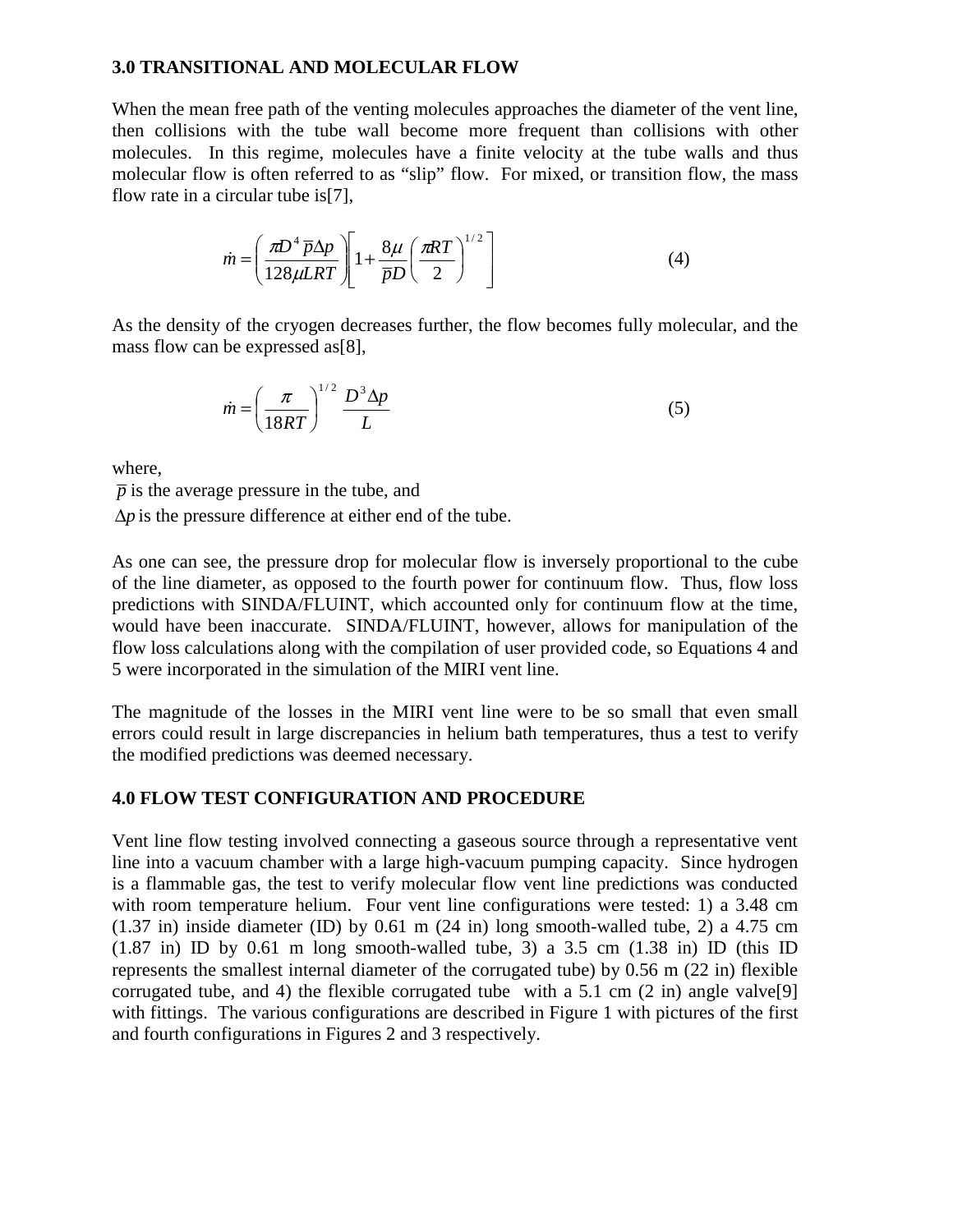

Figure 1. Molecular Flow Test Configuration



Figure 2. Molecular Flow Test Set-up with 3.48 cm ID Smooth-Walled Tube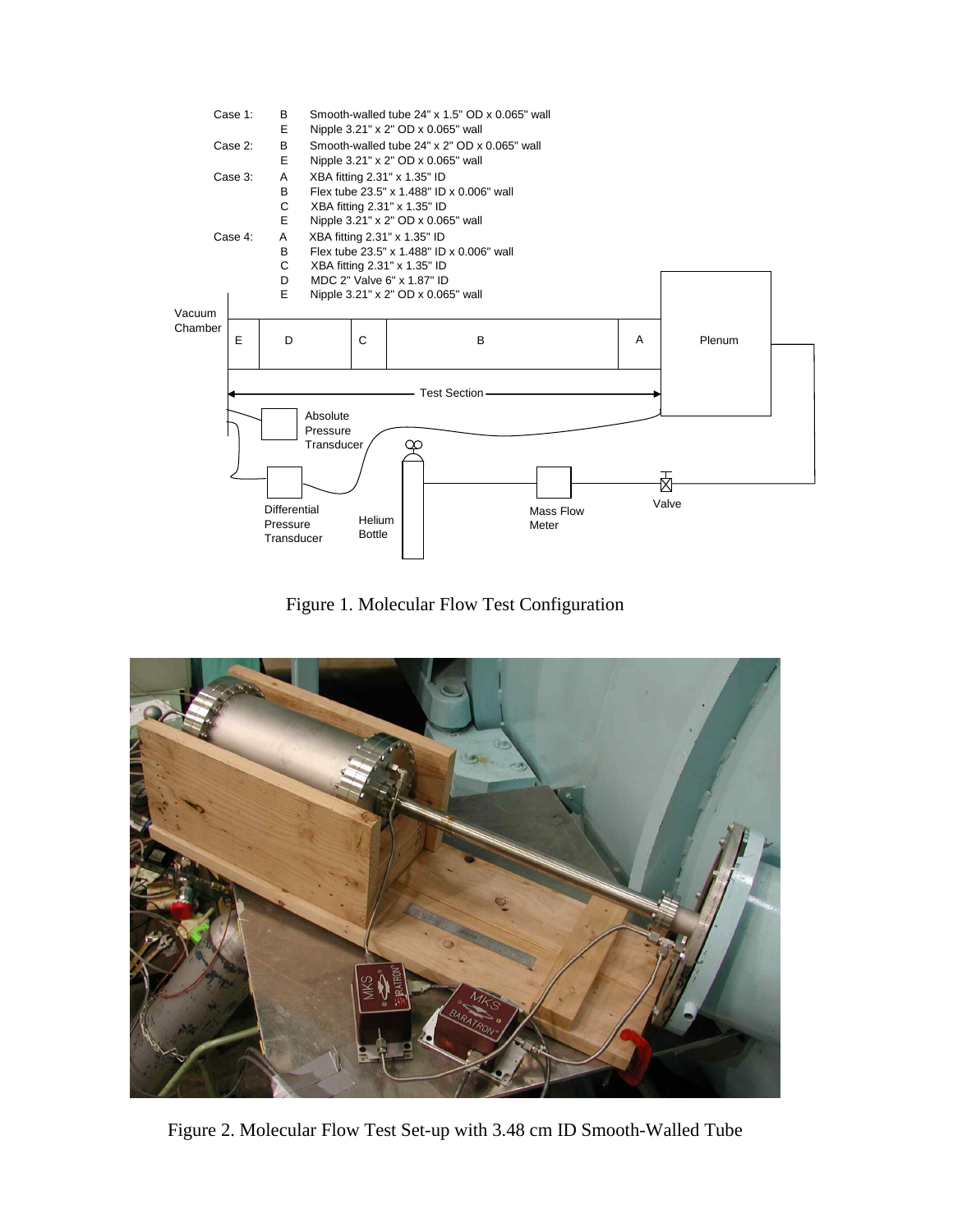

Figure 3. Molecular Flow Test Set-up with 3.5 cm ID Corrugated Tube and 5.1 cm Valve

Helium at room temperature was supplied through a mass flow meter and a needle valve to a plenum 40.6 cm in length and 19.7 cm in diameter. The mass flow meter had an accuracy of 0.03 mg/sec[10]. The plenum allowed for any entrance effects into the test section. The pressure drop across the test section was measured with a 133 Pa (1.0 torr) full scale differential pressure transducer with an accuracy of 0.16 Pa[11], and the pressure at the vacuum chamber interface was measured with a 133 Pa full scale absolute transducer with an accuracy of 0.16 Pa[12]. The vacuum chamber has two diffusion pumps each with a rated capacity of 32,000 l/sec of air, or 35 torr-l/sec.

Once the pressure in the vacuum chamber had been reduced to less that 1 x  $10^{-4}$  Pa, the needle valve was opened to achieve a flow rate near 0.1 mg/sec. After all sensors had stabilized, measurements were recorded and the flow rate increased by increments of 0.1 mg/sec up to a flow rate of 0.5 mg/sec. Data were then recorded in increments of 1 mg/sec up to a flow rate of 7 mg/sec. The vacuum chamber pumps were unable to hold the chamber pressure steady above this flow rate. This procedure was conducted a second time for each manifold configuration.

### **5.0 TEST RESULTS**

Results of this testing are shown in Figures 4 through 9. Figure 4 shows the measured inlet pressure to the test section as a function of mass flow rate, with error bars, through the manifold for the configuration with only a 3.48 cm (1.37 in) ID smooth wall tube. Also shown in the plot are predictions made with a SINDA/FLUINT model with and without the modifications for transitional and molecular flow. Figure 5 shows the predicted Knudsen number at intervals along the test vent line for the lowest and highest test flow rates from Figure 4 (0.1 and 7 mg/sec respectively).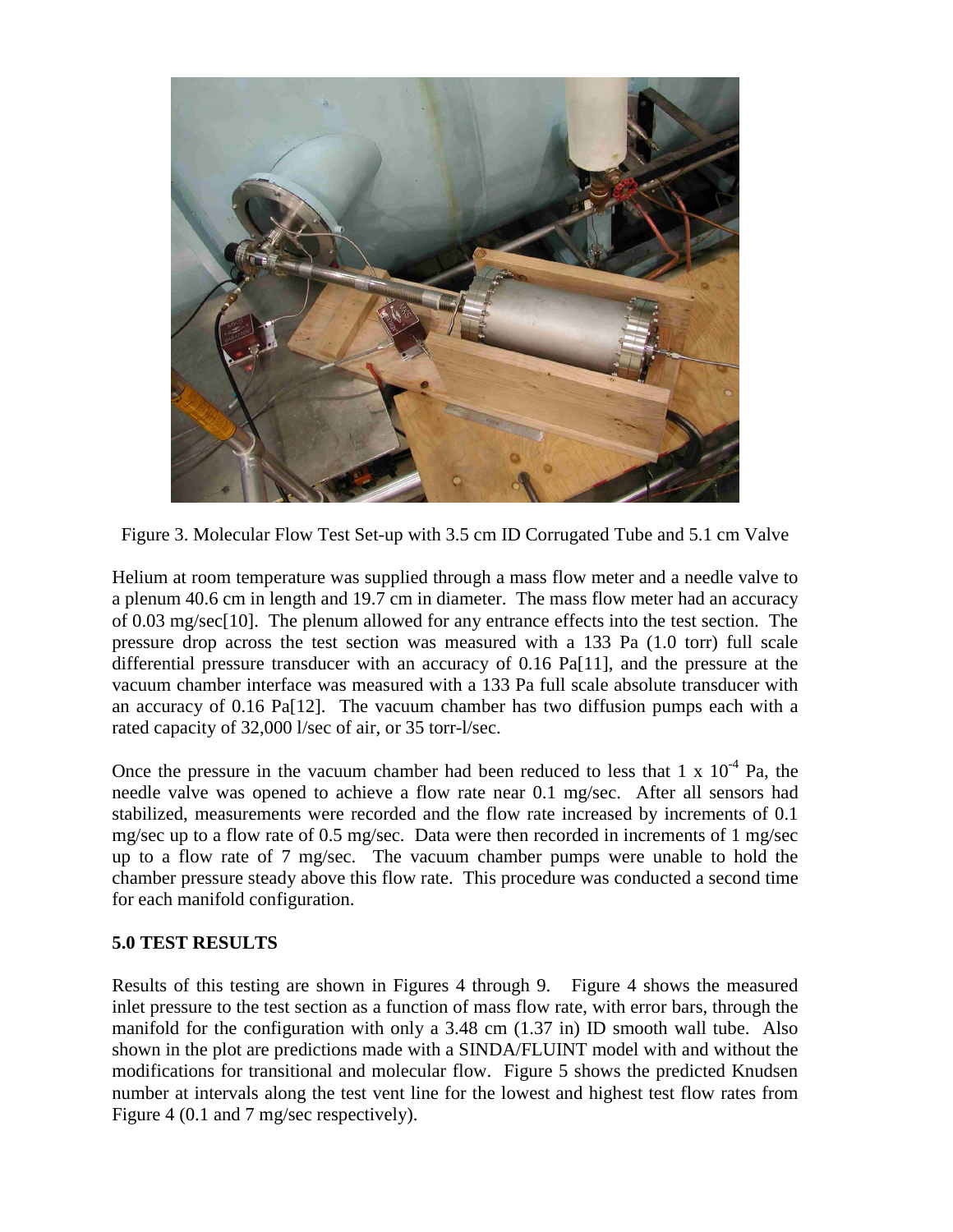

Figure 4. Predicted 3.48 cm ID Smooth-Walled Tube Performance and Test Data



Figure 5. Predicted Flow Regime inside 3.48 cm ID Smooth-Walled Tube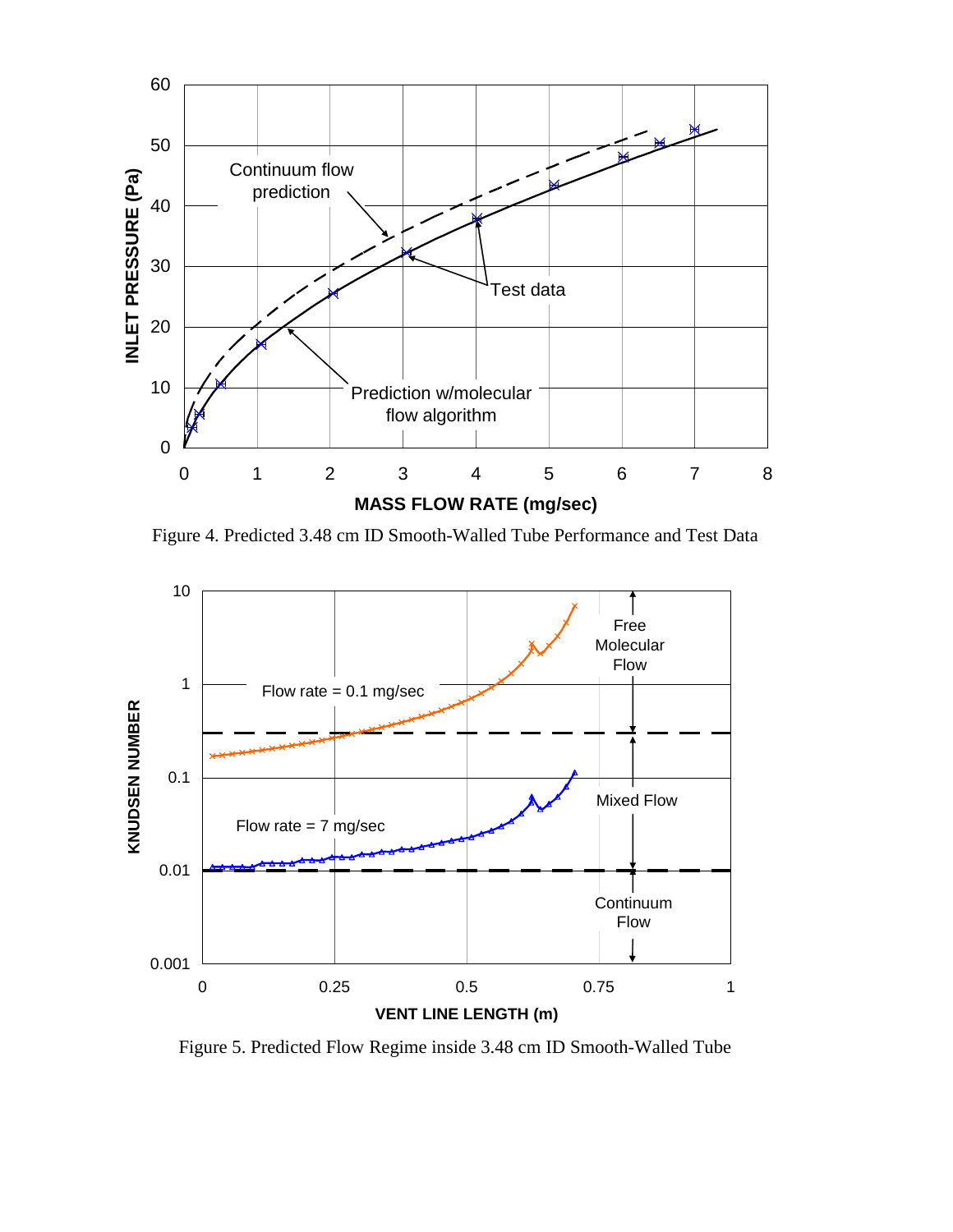Figures 6, 7 and 8 show the test results and predicted conditions within the manifold for the other three manifold configurations. Figure 9 shows the predicted Knudsen numbers for the configuration with flex line and valve for the lowest and highest flow rate cases from Figure 8.



Figure 6. Predicted 4.75 cm ID Smooth-Walled Tube Performance and Test Data



Figure 7. Predicted 3.5 cm ID Flexible Corrugated Tube Performance and Test Data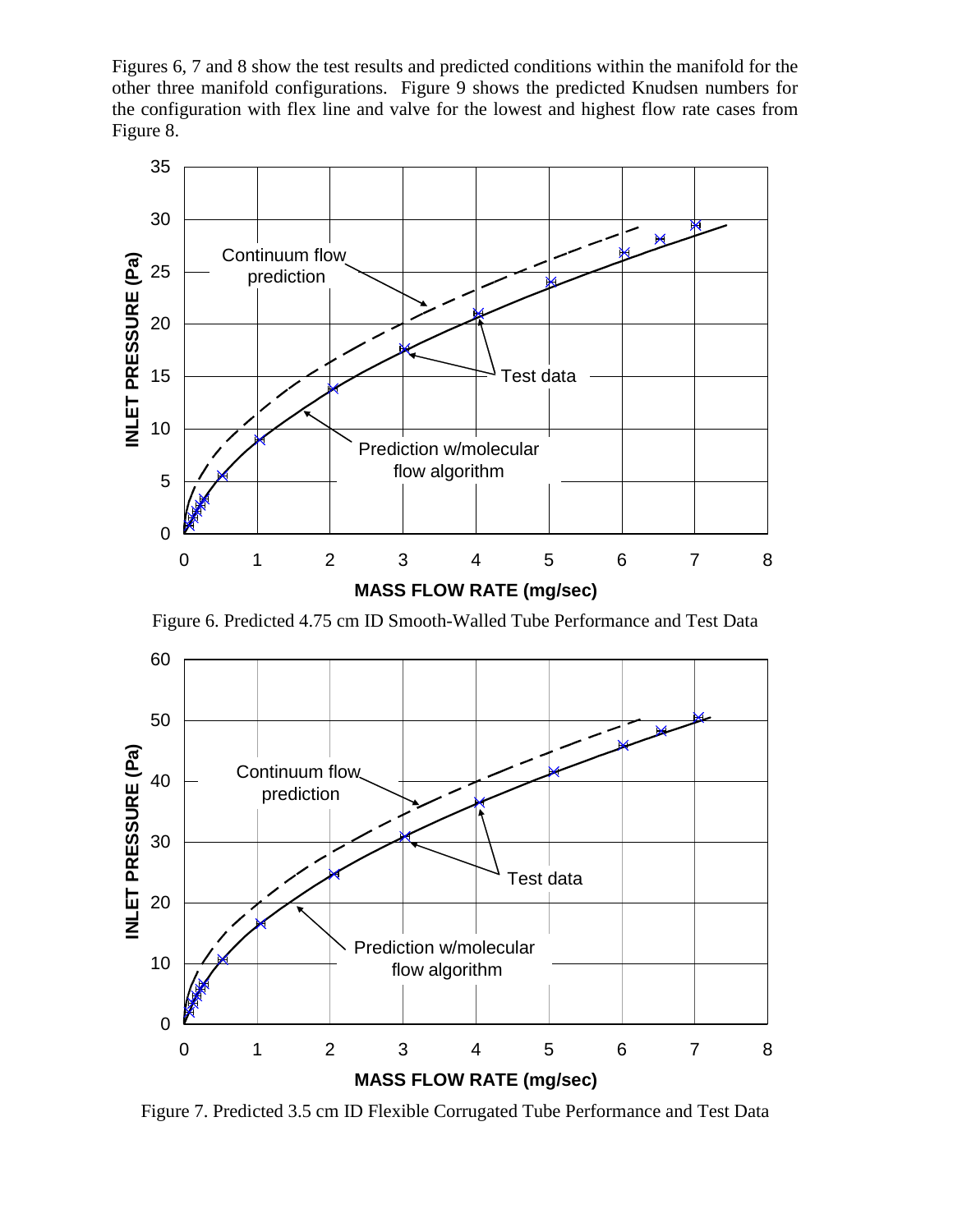

Figure 8. Predicted 3.5 cm Flexible Corrugated Tube with 5.1 cm Valve Performance and Test Data



Figure 9. Predicted Flow Regime inside 3.5 cm ID Corrugated Tube with 5.1 cm Valve